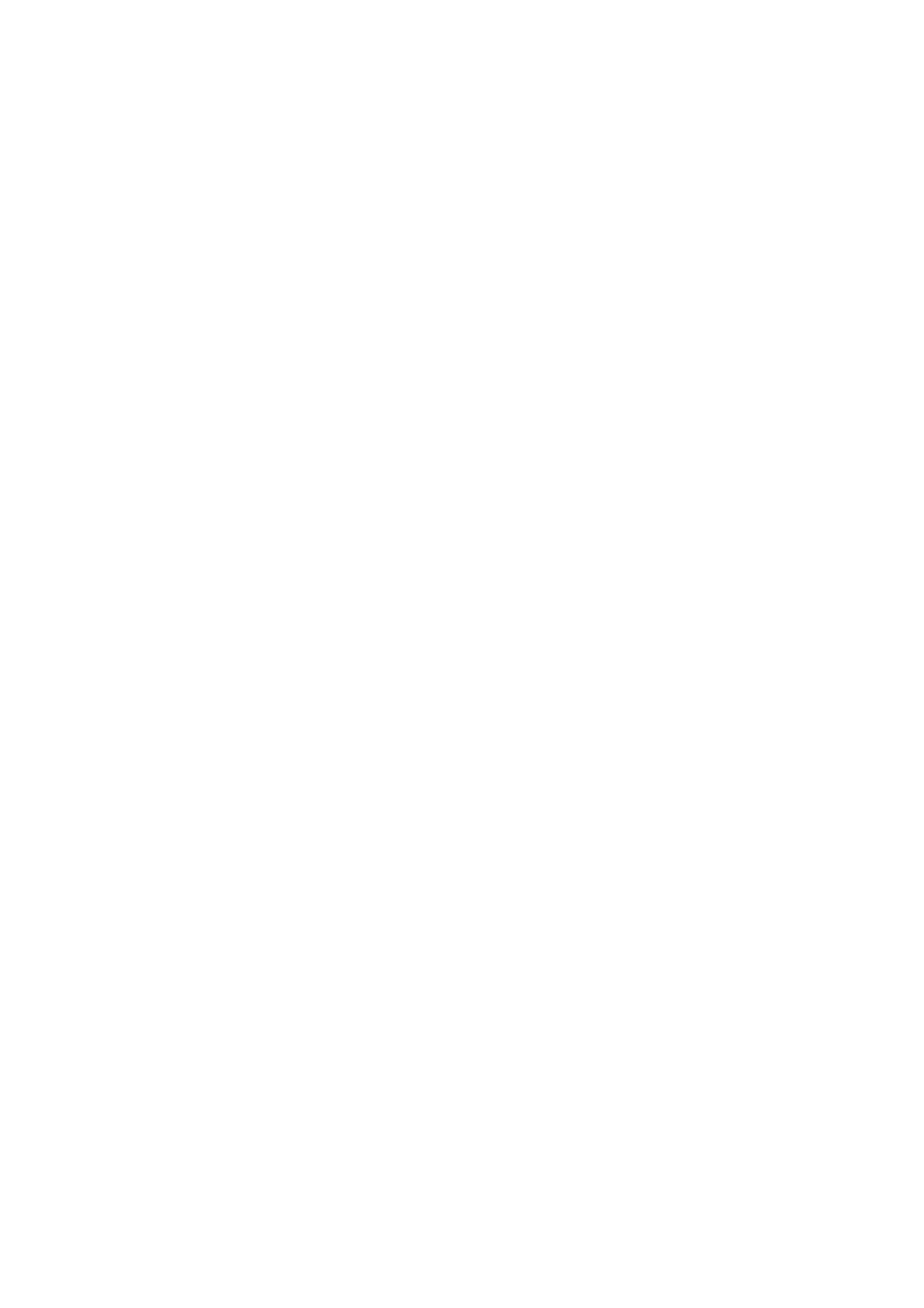## **EUROPEAN UNIVERSITY INSTITUTE MAX WEBER PROGRAMME**

*Talent Utilization, a Source of Bias in Measuring TFP* 

HOSNY ZOABI

EUI Working Paper MWP No. 2007/18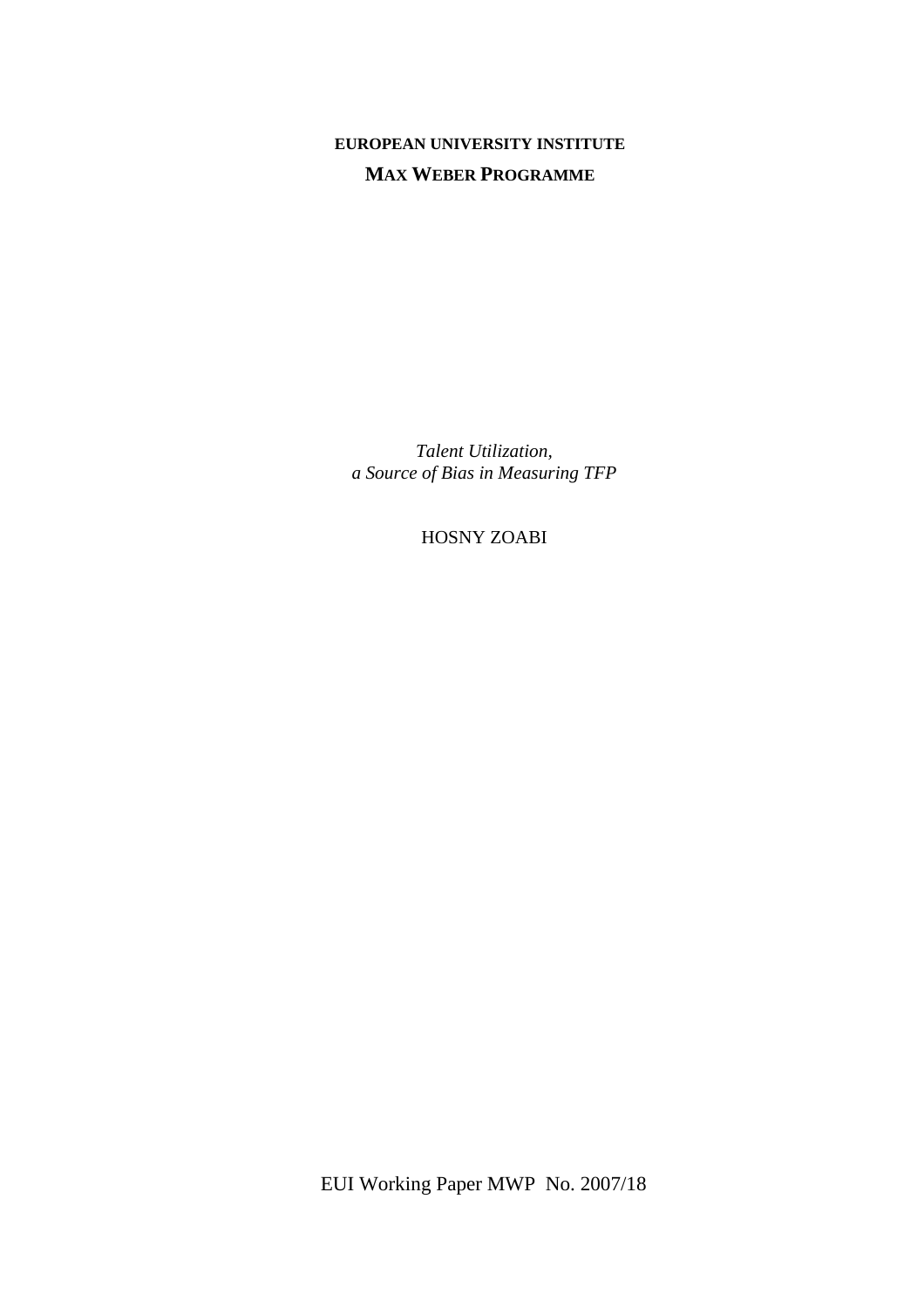This text may be downloaded for personal research purposes only. Any additional reproduction for other purposes, whether in hard copy or electronically, requires the consent of the author(s), editor(s). If cited or quoted, reference should be made to the full name of the author(s), editor(s), the title, the working paper or other series, the year, and the publisher.

The author(s)/editor(s) should inform the Max Weber Programme of the EUI if the paper is to be published elsewhere, and should also assume responsibility for any consequent obligation(s).

ISSN 1830-7728

© 2007 Hosny Zoabi

Printed in Italy European University Institute Badia Fiesolana I – 50014 San Domenico di Fiesole (FI) Italy

> http://www.eui.eu/ http://cadmus.eui.eu/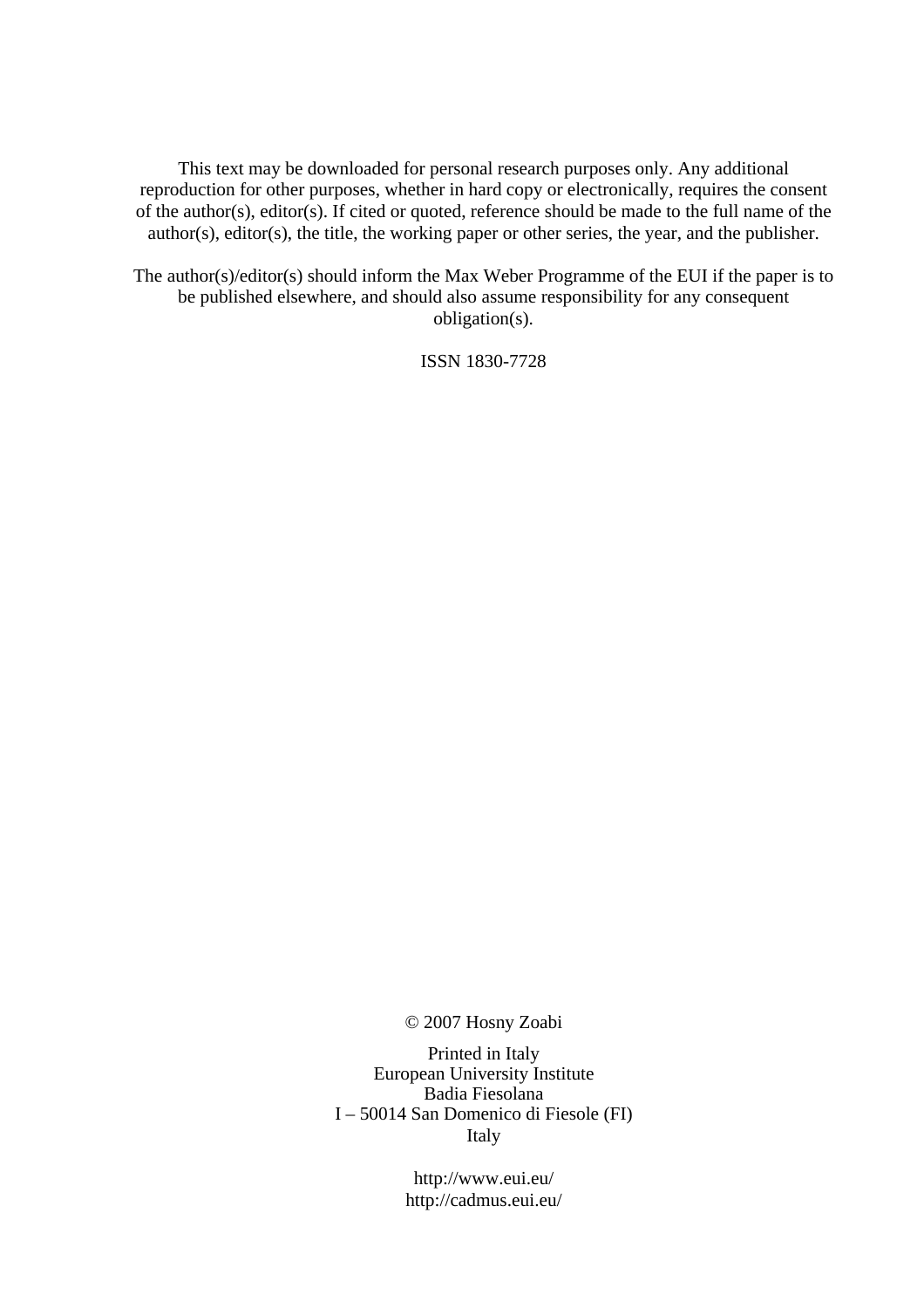#### **Abstract**

This paper analyzes a model of economic growth that explains differences in economic structure across countries. It highlights the interplay between productivity, talents utilization and entrepreneurship incentives. The paper has two main results. First, it argues that when measuring human capital we ignore one dimension, which is "talents utilization". It is suggested then that, in development accounting, human capital is inaccurately measured. Second, it shows that the magnitude of talents utilization increases with the level of development. Thus, the paper suggests that talents utilization amplifies differences in productivity and contributes to the explanation of large observed international differences in per capita income.

#### **Keywords**

Total factor productivity, talent utilization, human capital, factor Accumulation.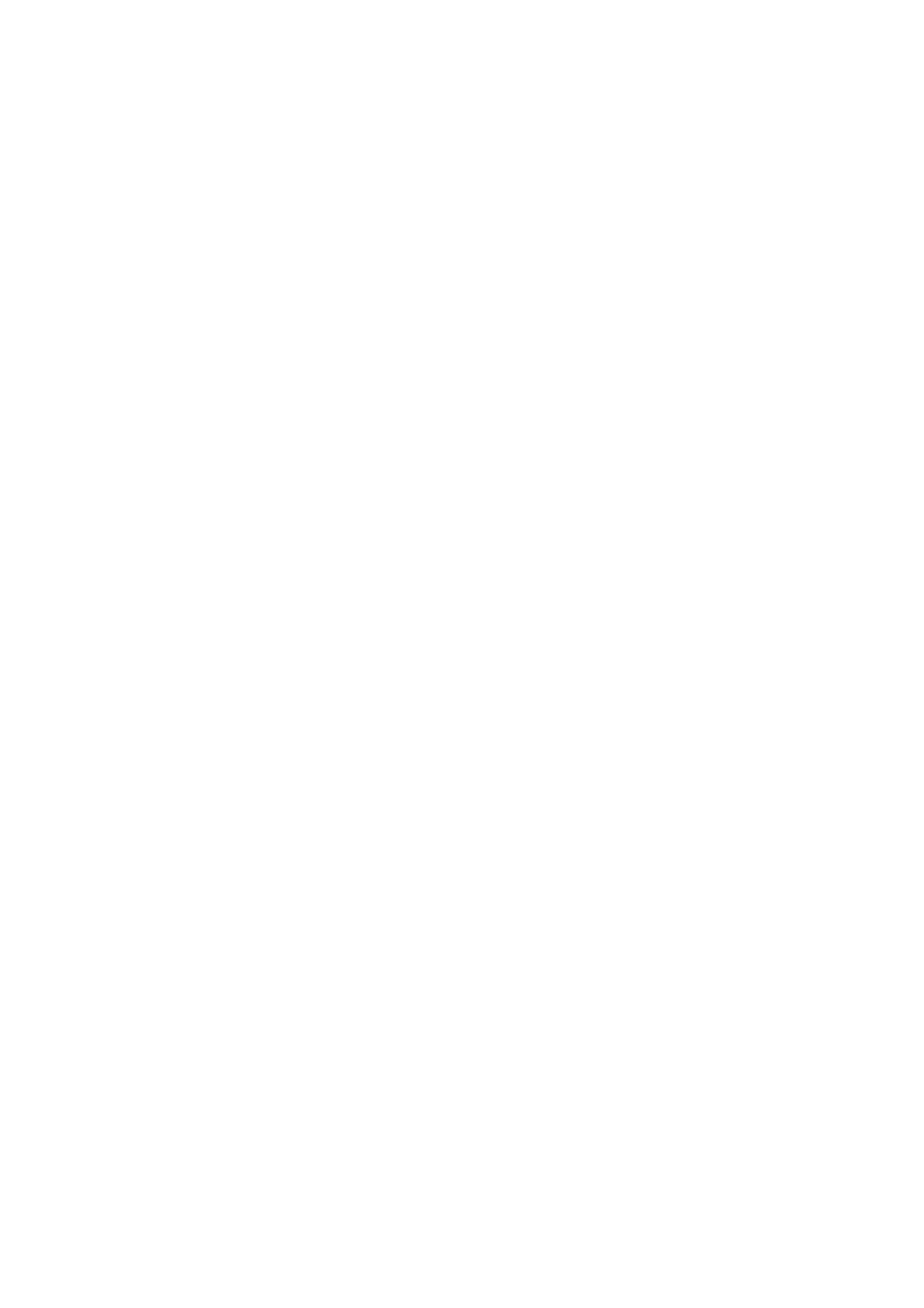## Talent Utilization, a Source of Bias in Measuring TFP

Hosny Zoabi<sup>∗</sup>

## 1 Introduction

"The Measure of Our Ignorance" this is how Abramovitz (1956) labeled the Solow residual, also known as "Total Factor Productivity" (TFP). According to development accounting, when considering income differences TFP is a component of income variation that is left over when factors of production have been accounted for. Accordingly, if the variety of inputs is accurately identified and accurately measured, then the level of TFP converges to the true underlying technological level. Although measurement is an empirical issue, the current paper suggests a theory concerning the explanation of the variation of TFP across countries.<sup>1</sup>

The contribution of this paper is twofold. First, it argues that when measuring human capital we ignore one dimension, which is "talents utilization". It is suggested then that, in development accounting, human capital is inaccurately measured. Second, it shows that the magnitude of talents utilization increases with the level of development. Although the level of development is endogenous, the focus of this paper is on the exogenous variables that affect economic performance. These exogenous variables are henceforth called "basic productivity". In this respect, I follow the seminal work of Hall and Jones (1999), which addresses the importance of these

<sup>∗</sup>Max Weber Program, Department of Economics, European University Institute, Villa La Fonte, Via Fontanelle, 10, I-50016 San Domenico di Fiesole (FI) Italy. (E-mail: Hosny.Zoabi@EUI.eu).

<sup>1</sup>Jorgenson and Griliches (1967) addresses the importance of theories in understanding the bias in TFP measurement.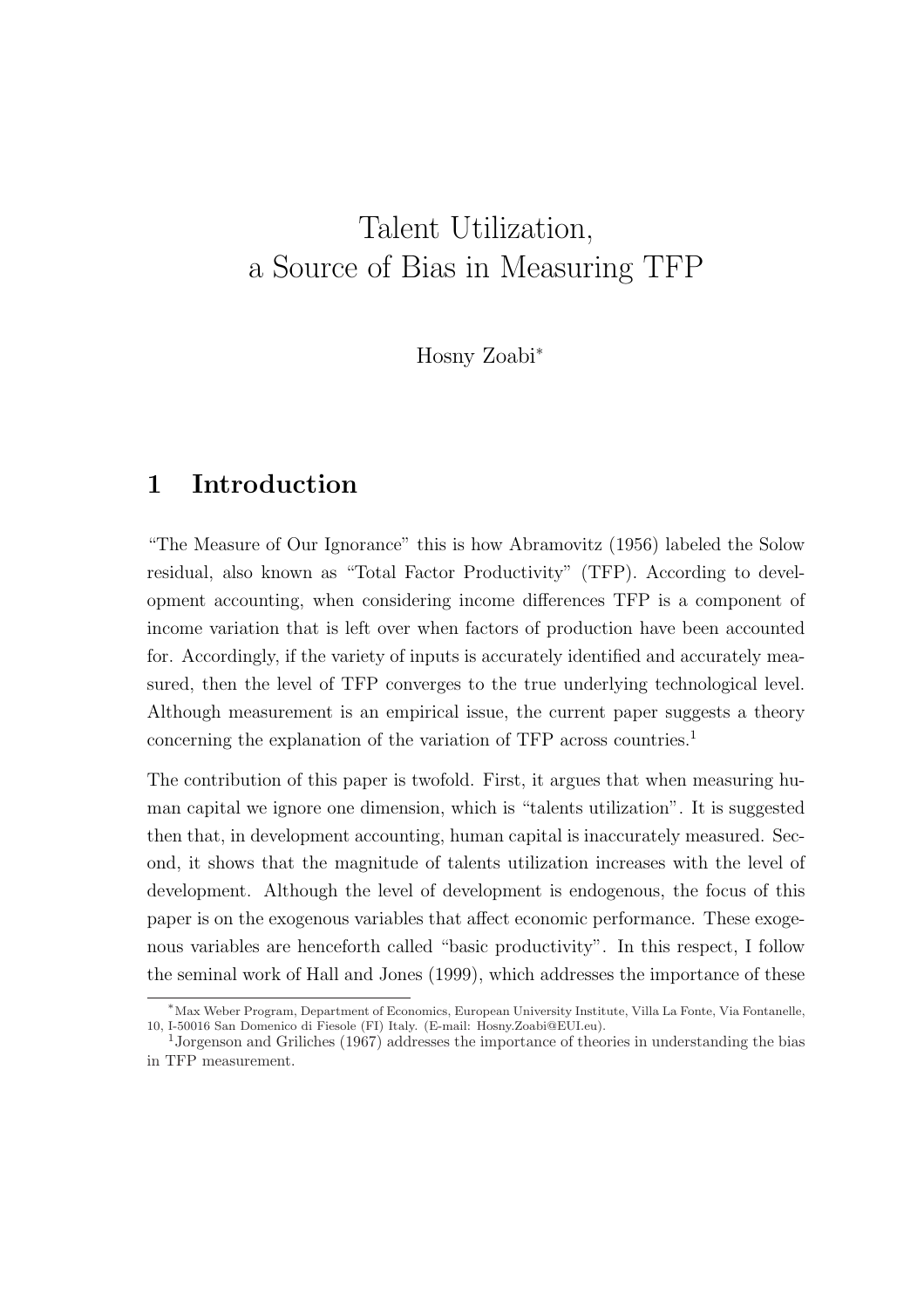exogenous variables in explaining cross-country differences in per capita income.<sup>2</sup> In their paper they state that:

We conclude that our results indicate that differences in social infrastructure account for much of the difference in long run economic performance throughout the world, as measured by output per worker, ... this evidence means that infrastructure is a powerful causal factor promoting higher output per worker (p. 107).

The main result of the current paper shows that differences in basic productivity are amplified at the macro level. Specifically, economies with higher basic productivity better utilize the heterogenous entrepreneurship talents embodied in its populations by promoting the matching of these talents with the technologies implemented in these economies. The extent to which these talents are utilized is henceforth called the "matching capacity".

The main idea of the paper is presented by a model of economic growth where the final output is produced by many intermediate goods. Each country produces a different variety of intermediate goods. The size of the variety depends on basic productivity, which is country specific. Each intermediate good is produced in a different sector by many firms that use the same technology, which is sector specific. To implement a particular technology a specific entrepreneurship talent is required. The extent to which entrepreneur's talent matches the technology requirements determines the efficiency units of labor that this entrepreneur supplies.

A fix cost of importing each technology determines the number of sectors and the size of each sector, which reflects the number of firms in that sector. The main result of the model shows that countries with higher basic productivity have larger varieties of sectors, while the size of each sector is smaller such that the product of the two is, certainly, higher. This product reflects the number of entrepreneurs in the economy. Thus, on the one hand, a larger number of entrepreneurs implies that a higher share of population talents is utilized; and on the other hand, a smaller size of each sector implies a higher average matching. As a result, differences in basic

<sup>2</sup>To capture the exogenous part, Hall and Jones use, as an instrument for social infrastructure, geographical characteristics and the languages that are spoken as first languages today.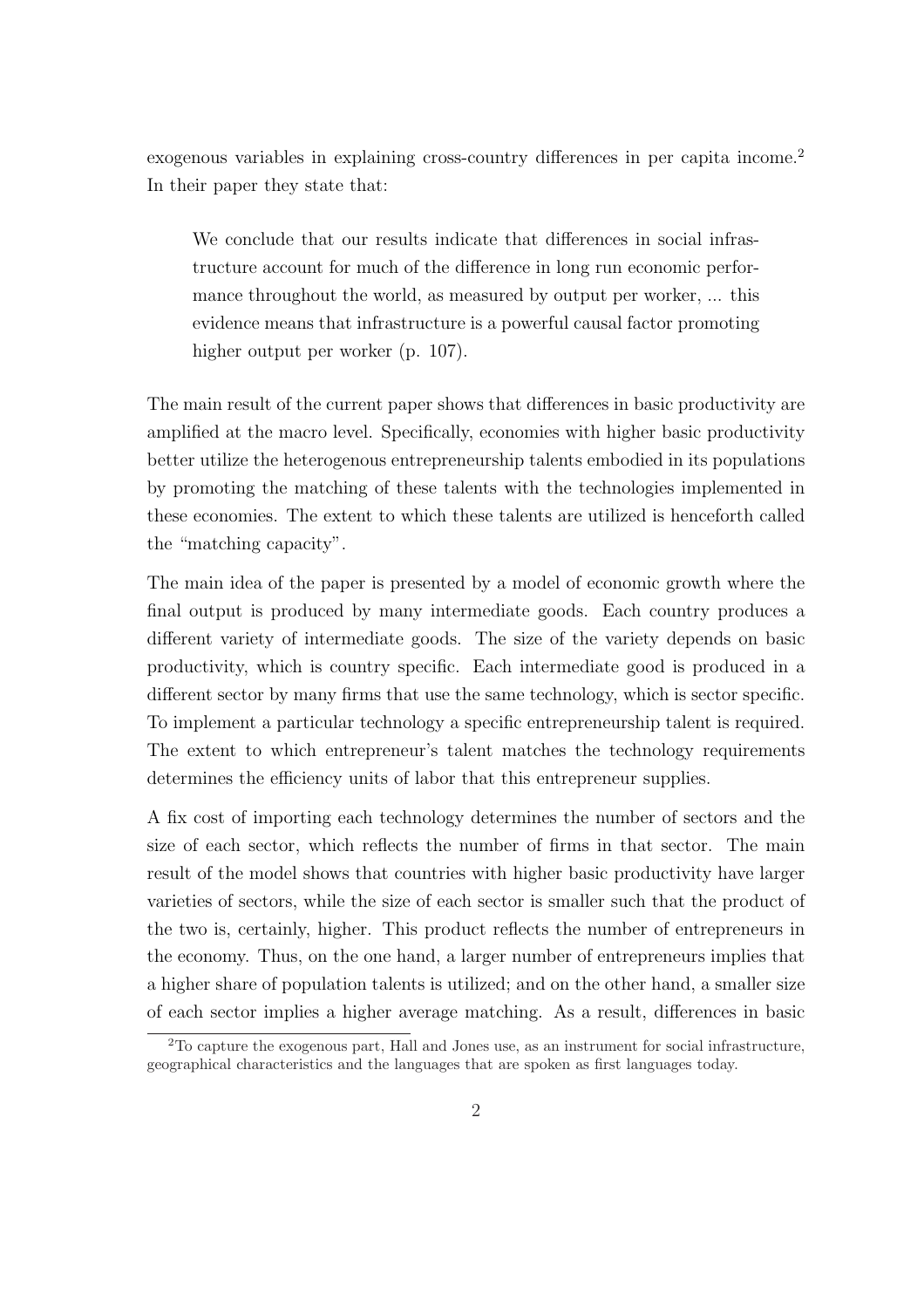productivity induce higher matching capacity and contribute to the explanation of large observed international differences in per capita output.

The paper belongs to a strand in the literature that tries to deal with the repeated question: why are some countries so much richer than others? The answer that this literature provides lies between factors accumulation and the efficiency with which these factors are used.<sup>3</sup> On the one hand, Mankiw, Romer and Weil  $(1992)$ , Parente, Rogerson and Wright (2000), Weil (2005) and Manuelli and Seshadri (2005) find that most of the cross-country differences in per capita output are induced by factors accumulation.<sup>4</sup> On the other hand, ?, Prescott (1998), Parente and Prescott (2000), Klenow and Rodrigues-Clare (1997), Bils and Klenow (2000) and Hendricks (2002) find that most of the cross-country differences in per capita output are induced by TFP.<sup>5</sup>

Closest to my argument comes Jeong and Townsend (2006), which focuses on occupational shift and financial deepening for explaining TFP growth.<sup>6</sup> However, Jeong and Townsend (2006) differs from the current paper in two respects. First, Jeong and Townsend (2006) shuts down all sources of exogenous technological change, while the current paper assumes that it is the key for understanding differences in economic performance across countries. Second, they model profits from talents in an additive way while in the current paper talent, a part of human capital, is an input of the production function, which seems a more reasonable assumption.

The current paper, therefore, addresses a new dimension of quality of human capital that helps to better understand the source of international differences in per capita output. It suggests that the level of human capital has not been accurately measured even after controlling for quantity and quality of education since part of the human capital, a country has, depends on an unobserved part, which is the extent to

<sup>3</sup>For an updated survey of such development accounting literature see Caselli (2005).

<sup>&</sup>lt;sup>4</sup>Mankiw et al. (1992) addresses the role of human capital, Parente et al. (2000) emphasize the role of home production, Weil (2005) examines the role of health and Manuelli and Seshadri (2005) stresses the importance of controlling for the quality of education when examining this question.

<sup>5</sup>?, Prescott (1998) and Parente and Prescott (2000) allow for differences in physical and intangible capital and Klenow and Rodrigues-Clare (1997), Bils and Klenow (2000) and Hendricks (2002) allow for differences in the quality of education across countries.

<sup>6</sup>By calibrating their model using Thailand data for the period 1976 and 1996, Jeong and Townsend find that occupational shifts and financial deepening explain 73% of aggregate TFP growth.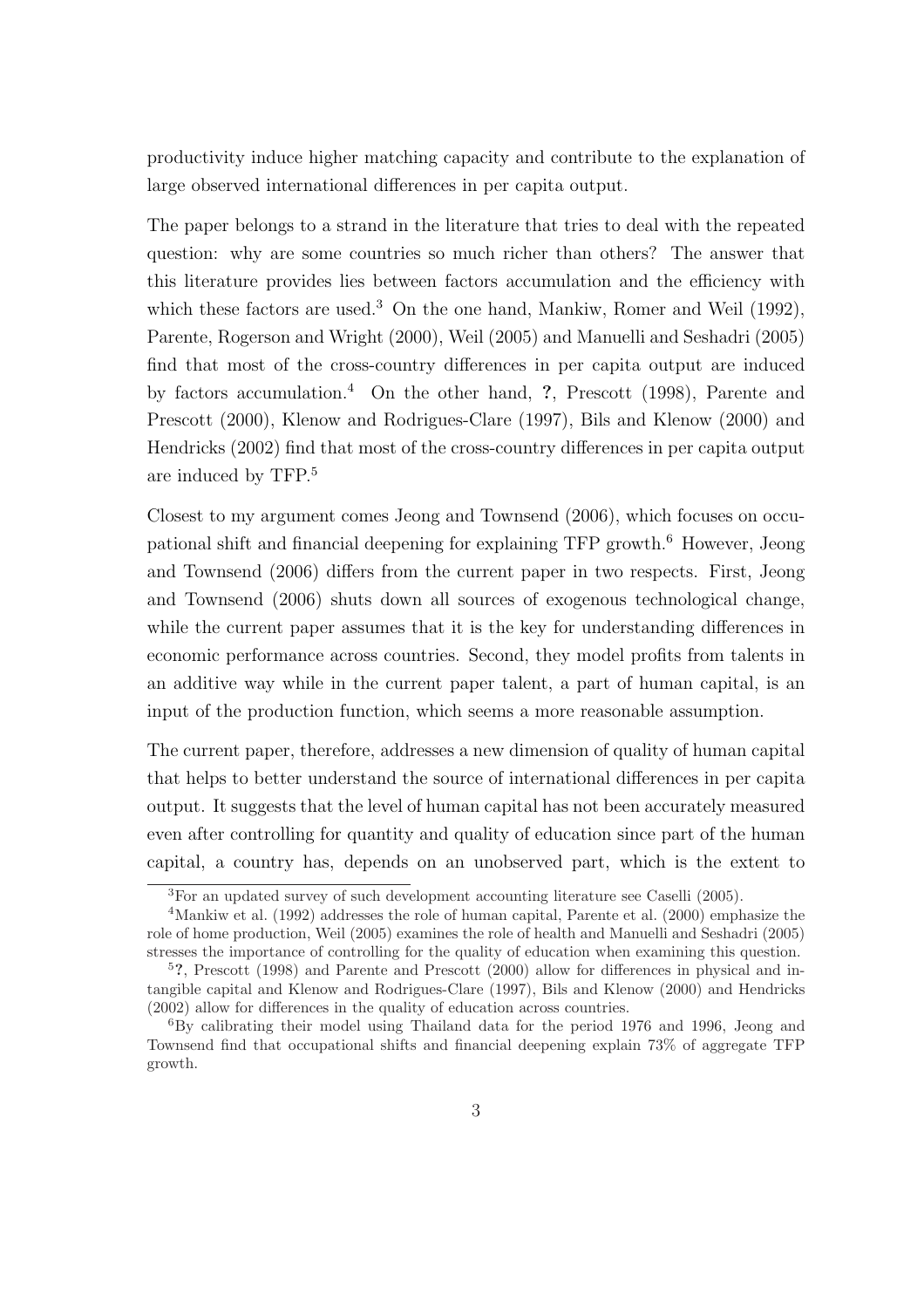which talents are utilized. Moreover, the magnitude of this unobserved part is positively related to basic productivity. To avoid these measurement problems, one empirical strategy, for estimating the extent to which entrepreneurs' human capital are utilized, is by observing entrepreneurs earnings in the same sector.<sup>7</sup> It turns out that differences in earnings across entrepreneurs with identical measured skill can be used to infer the unmeasured part, namely, the extent to which talents are utilized.

Basic productivity has an important role in explaining differences in per capita output across countries. This is another way to put the bottom line of the current paper. Zeira (1998), Basu and Weil (1998) and Acemoglu and Zilibotti (2001) are theoretical contributions that are strongly related to this argument. While Zeira (1998) addresses the importance of basic productivity for determining the range of technologies that are adopted, Basu and Weil (1998) and Acemoglu and Zilibotti (2001) emphasize the importance of skill abundance for utilizing technologies that are adopted.

The rest of the paper is organized as follows. Section 2 formalizes the arguments, section 3 describes the solution, section 4 provides a comparative statics exercise and section 5 presents some concluding remarks.

## 2 The Model

Consider a small open economy in a world with one final good, which is used for consumption only. This final good is produced by a continuum of intermediate goods. For simplicity the model assumes no physical capital and, therefore, intermediate goods are produced by labor only. All markets are assumed to be perfectly competitive. The final good as well as each intermediate good is assumed to be perfectly tradable, but labor is not tradable, and its market is domestic. For simplicity there is no population growth and population size is normalized to one.

<sup>&</sup>lt;sup>7</sup>In general, this empirical exercise can be done at the labor market level. However, in order to avoid sectorial differences, which the current paper abstract from, it can be done at the sectorial level.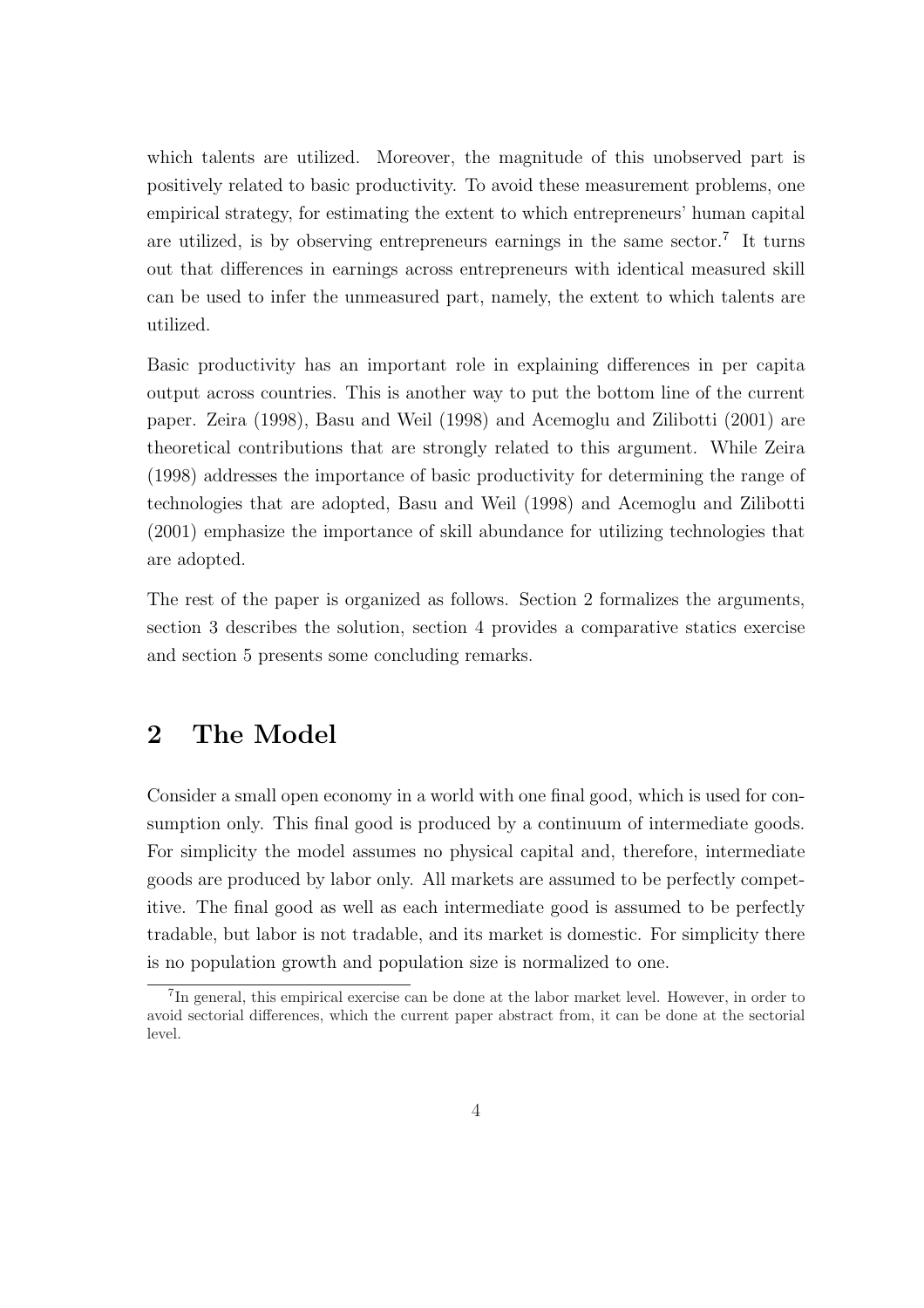#### 2.1 Production of the final good

The final good is produced by the following continuous log-linear production function  $\mathfrak{c}^1$ 

$$
\log Y = \int_0^1 \log x_j \, dj \tag{1}
$$

where Y is the total output produced in an economy,  $x_j$  is the input of intermediate good j.

#### 2.2 Production of intermediate goods

Each country produces a discrete variety of intermediate goods out of a potential continuum, which is the interval [0, 1]. Each point on this unit segment represents a different type of intermediate good which requires a specific talent to operate the technology by which it is produced. This specific talent will be henceforth called the "job requirements".

Individuals are indexed on the unit segment with uniform density. The index of each individual represents her talent.<sup>8</sup> As job requirements represent the location of an entrepreneur whose talent accurately matches these requirements, individuals and intermediate goods are both indexed on the same unit segment without any ambiguity.

Each intermediate good is produced in a specific sector by a continuum of firms. Each firm is operated by a different entrepreneur whose talent, to some extent, matches the job requirements of the technology used in that sector. The extent to which an entrepreneur's talent matches the job requirements determines the number of efficiency units of labor, that this entrepreneur supplies, according to the following function.

$$
h_{ij} = h_0 - bd_{ij} \tag{2}
$$

<sup>8</sup>A different location on the unit segment reflects a different type of talent. More specifically, the location of a specific individual:  $(s<sub>i</sub> = 1)$  does not indicate a maximum level of talent; rather, it represents a different talent from any  $(s_i \neq 1)$ .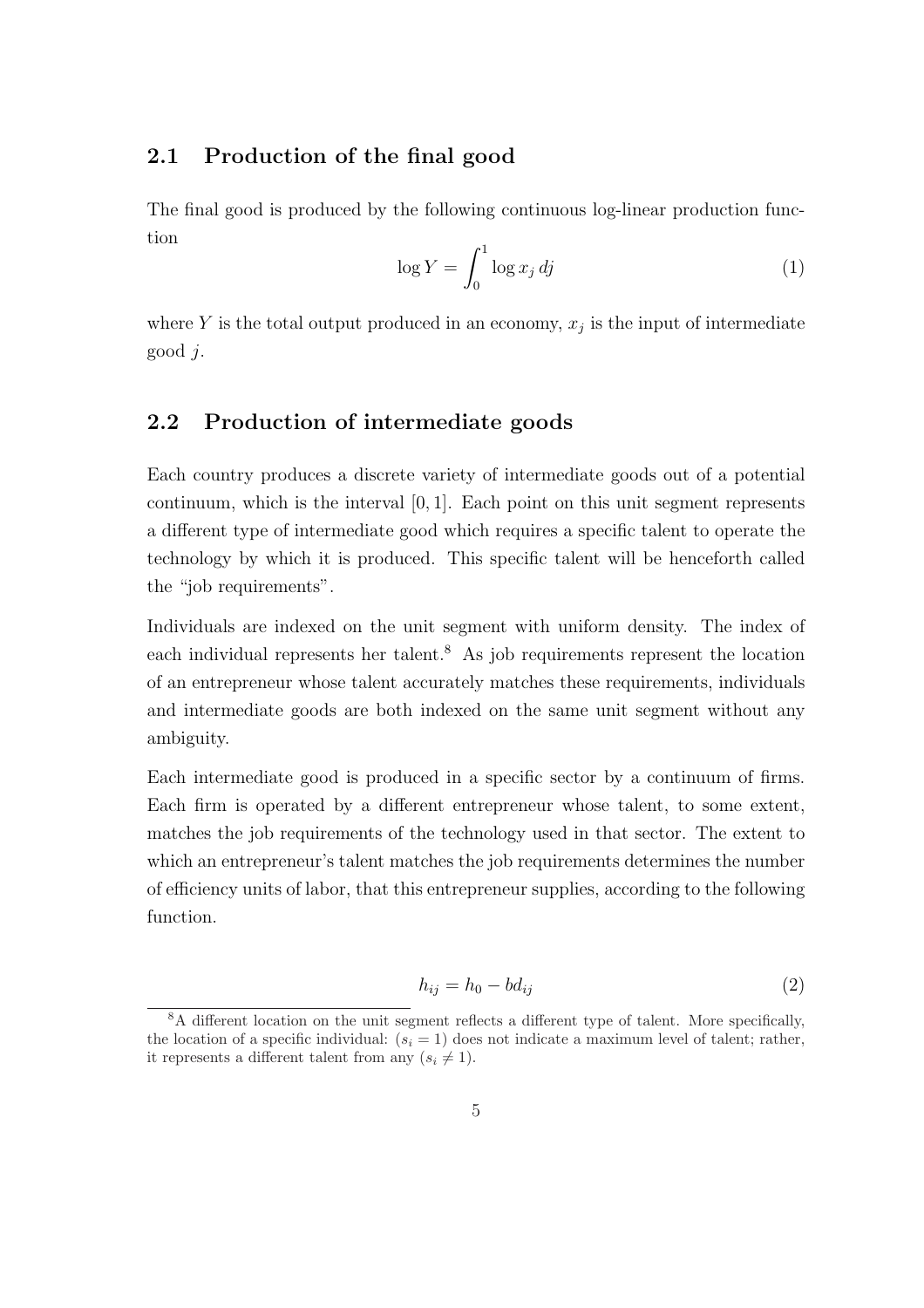where  $h_{ij}$  is the ex-post efficiency units of labor that entrepreneur i supplies for producing intermediate good  $j$ ,  $h_0$  is the maximum efficiency units of labor that an entrepreneur can have and  $d_{ij}$  is the distance between the location of intermediate good  $j$ , which reflects its job requirements, and that of entrepreneur  $i$ , which reflects her entrepreneurship talent. This distance expresses the level of mismatching between the two. The larger the distance is, the greater the mismatching and, thus, the smaller the number of efficiency units of labor that entrepreneur  $i$  supplies for producing intermediate good j.

This cost of mismatching is relevant to an entrepreneur who is considering joining an extant sector. However, it is irrelevant to an entrepreneur who is considering setting up a new sector for producing a new intermediate good since she chooses a sector whose requirements match her talent precisely.<sup>9</sup> Such an entrepreneur will be henceforth called an "initiator".

In order to set up a new sector a fixed cost,  $C$ , is required. This cost, which is measured in terms of the final good, can be interpreted as the cost of importing a new technology for producing a new intermediate good. While this is a cost that an initiator bears, she earns the monopolistic price from each entrepreneur who wish to buy the knowledge by which this intermediate good is being produced.

Therefore, profit generated by initiator  $j$  is

$$
\pi_j = [P_j x_j - w l_j] ds + R_j - C \tag{3}
$$

where  $P_j$  is the price of intermediate good j, w is the equilibrium wage,  $x_j$  is the output of intermediate good j produced by initiator j,  $l_j$  is the number of workers employed by her j and  $R_j$  is the rents that she earns.<sup>10</sup>

Another entrepreneur i with skill, close to j finds it profitable to set up a new firm to produce the same intermediate good  $j$ . She does have the talent, but she lacks

<sup>&</sup>lt;sup>9</sup>As will be shown later, this is the optimal behavior at equilibrium. Otherwise a sector does not cover the cost of importing technology.

<sup>&</sup>lt;sup>10</sup>As will be apparent later, initiator j has his own firm that produces intermediate good j and sells the knowledge that she owns to a continuum of other entrepreneurs. Thus, the profit function described in 3 is a sum of two different measures: one is infinitesimal and the other is discrete.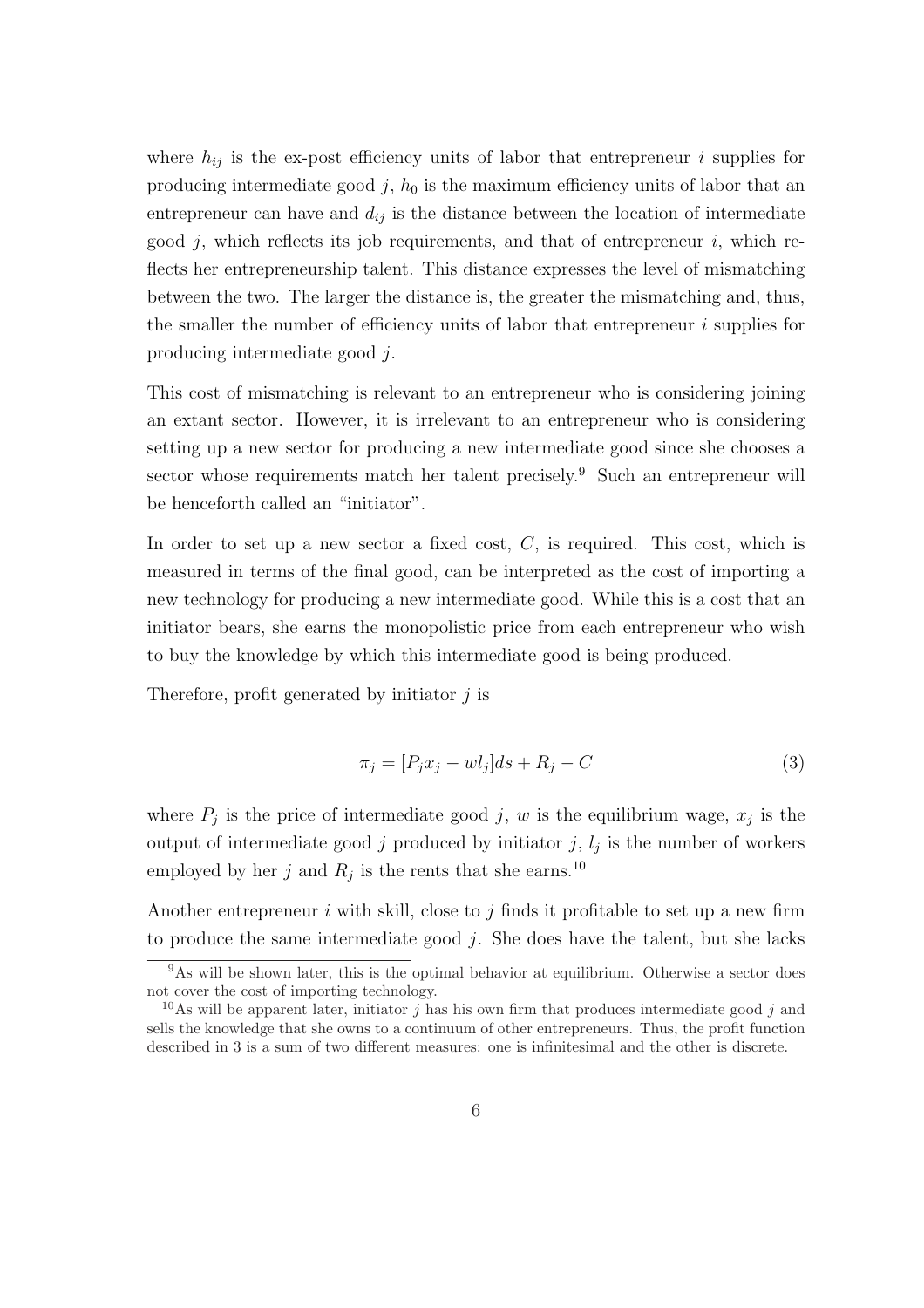the knowledge for producing intermediate good  $j$ . This knowledge can be bought from initiator j at the cost  $r_j$ .

By the above described market for knowledge, each individual is a potential entrepreneur, who can set up a new firm in order to produce an intermediate good j according to the following production function

$$
x_{ij} = A l_{ij}^{\alpha} h_{ij}^{(1-\alpha)}
$$
\n<sup>(4)</sup>

where  $\alpha \in (0,1)$ ,  $x_{ij}$  is the output of intermediate good j produced by entrepreneur i,  $l_{ij}$  is the number of workers employed by her and A is a productivity parameter, which is country specific. This coefficient may reflect geography: land quality, climate and access to sea, resource endowments: land abundance and natural resources or even infrastructure, and should therefore differ across countries.

Since each intermediate good is produced by a continuum of firms, the market for each intermediate good is competitive. Namely, each entrepreneur takes the rent for using the sector specific technology,  $r_j$ , the equilibrium wage, w, and the price of each intermediate good,  $P_j$ , as given.

Profit generated by entrepreneur  $i$ , who produces intermediate good  $j$ , is

$$
\pi_{ij} = P_j A l_{ij}^{\alpha} h_{ij}^{(1-\alpha)} - w l_{ij} - r_j \tag{5}
$$

## 3 Equilibrium

Let the final good serves as a numeraire. Profit maximization by firms, which produce the final good, leads to the following first-order condition

$$
P_j = \frac{\partial Y}{\partial x_j} = \frac{Y}{x_j} \tag{6}
$$

Substituting equation 6 into equation 1 we get that the condition  $\left(\int_0^1 \log P_j d_j = 0\right)$ must hold at the optimum. Due to symmetry and to the world competition in markets for intermediate goods all prices must be equal. Hence  $P_j = P = 1$ .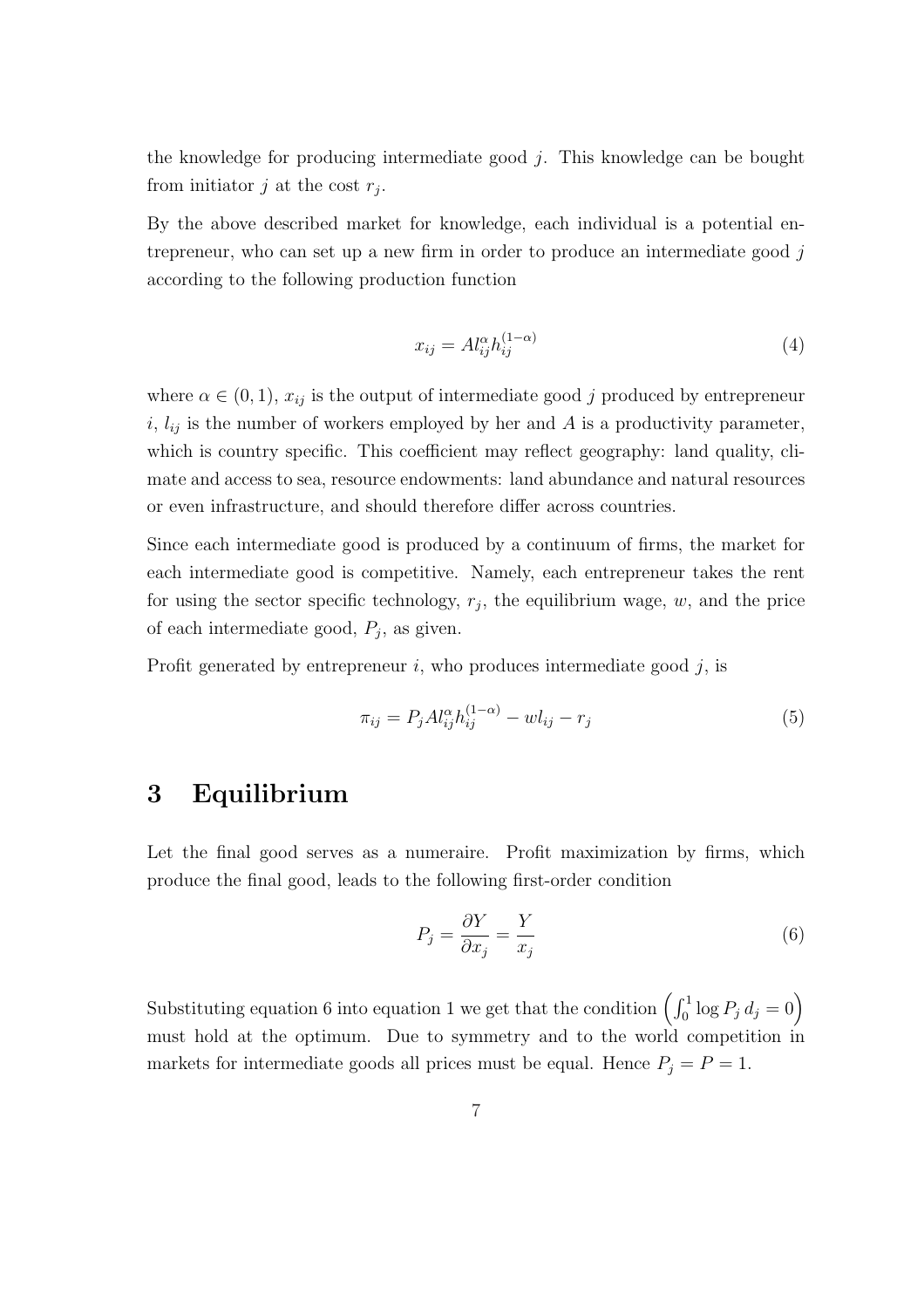Profit maximization by entrepreneur  $i$  who produces intermediate good  $j$  leads to the following demand for labor

$$
l_{ij} = \left(\frac{\alpha A}{w}\right)^{\frac{1}{1-\alpha}} (h_0 - bd_{ij})
$$
\n(7)

The process of establishing new firms by new entrepreneurs takes place until it becomes unprofitable to set up a new firm for producing the same intermediate good j. At equilibrium the marginal entrepreneur in sector j is indifferent between being an entrepreneur in sector  $j$  or working as an employee in any firm. Formally:

$$
\pi_{j \pm \bar{d}_j} = (1 - \alpha) A \bar{l}_j^{\alpha} \bar{h}_j^{(1 - \alpha)} - r_j = w \tag{8}
$$

where  $\bar{h}_j$  is the number of efficiency units of labor that the marginal entrepreneur has and  $\bar{l}_j$  is the number of workers employed by her. Recall from equation 2 that  $\bar{h}_j = h_0 - b\bar{d}_j$ , where  $\bar{d}_j$  is the maximal distance between the requirements of sector  $i$  and the talent of the marginal entrepreneur. Notice that, since entrepreneurs join sector j from both sides, the size of sector j is represented by the width of that sector which is the interval  $[j - \bar{d}_j, j + \bar{d}_j]$ . Thus, the size of each sector, which is  $2\bar{d}_j$ , represents the continuum of firms that produces the same intermediate good j.

Inspection of equation 3 reveals that the first term:  $[P_j x_j - w l_j] ds$  is infinitesimal while the last two terms:  $R_i$  and C are discrete. Thus, initiator j determines the price  $r_j$  as to maximize

$$
\pi_j = 2\bar{d}_j r_j - C \tag{9}
$$

From equation 8 it follows that the price that initiator  $j$  charges for selling her technology to other entrepreneurs,  $r_j$ , affects entrepreneurs' surpluses and therefore affects the size of sector  $j$ . Thus, first order condition with respect to the monopolistic price for knowledge yields:

$$
\frac{\partial \bar{d}_j}{\partial r_j} r_j + \bar{d}_j = 0 \tag{10}
$$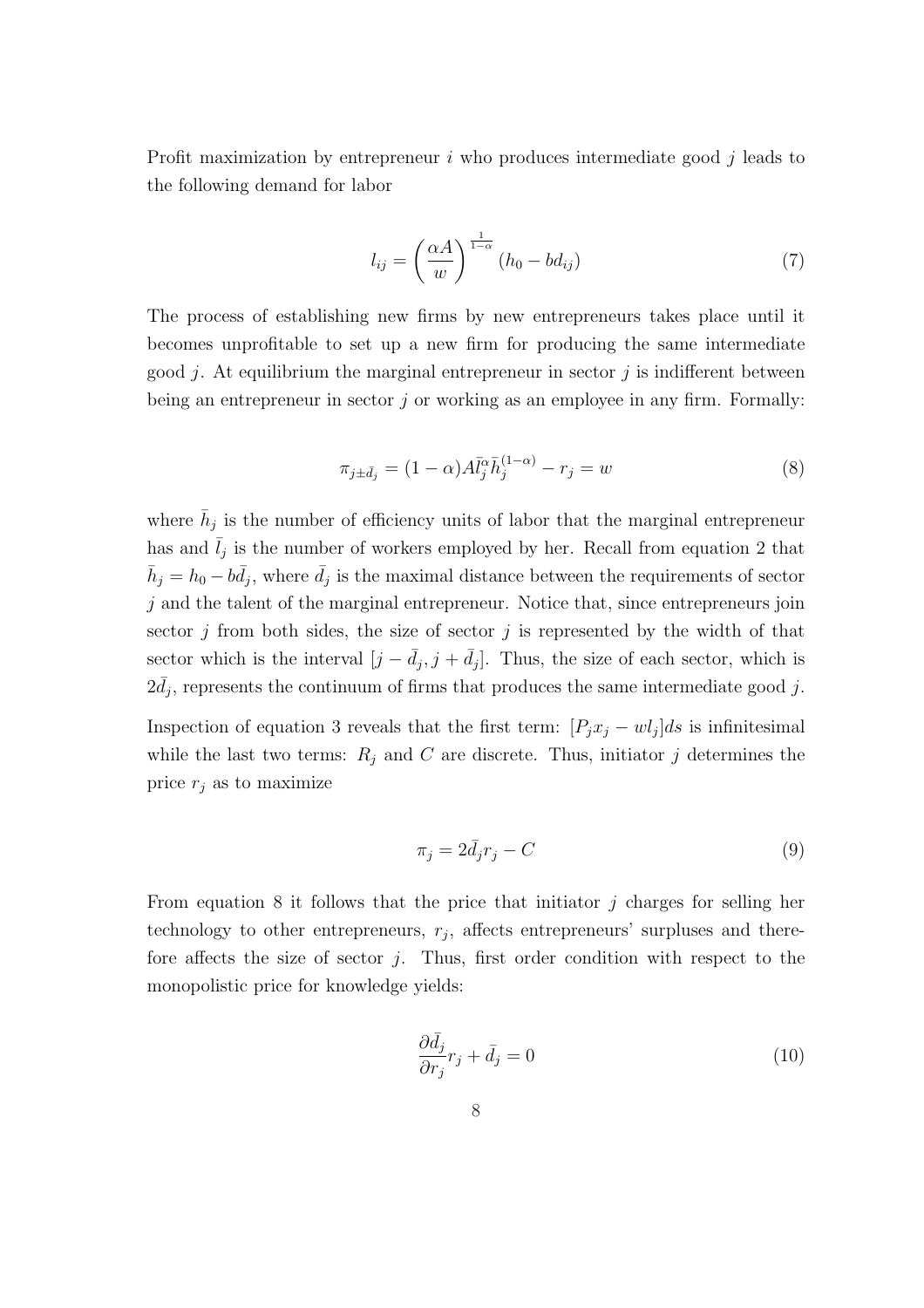Applying the implicit function theorem on equation 8 implies that:

$$
\frac{\partial \bar{d}_j}{\partial r_j} = \frac{-w^{\frac{\alpha}{1-\alpha}}}{\alpha^{\frac{\alpha}{1-\alpha}}(1-\alpha)bA^{\frac{1}{1-\alpha}}}
$$
(11)

substituting equation 11 into equation 10, isolating  $w$ , substituting it into equation 8 and isolating  $r_i$  yields:

$$
r_j = \gamma \frac{b\bar{d}_j}{(h_0 - 2b\bar{d}_j)^\alpha} A \tag{12}
$$

where  $\gamma = \alpha^{\alpha} (1 - \alpha)^{(1 - \alpha)}$ .

Another potential entrepreneur,  $k$  far from  $j$  finds it profitable to initiate a new sector that produces a different intermediate good. She incurs the set up cost, C, and through the above described market for knowledge she sells the technology to other entrepreneurs close to her. Ultimately, many sectors are being established, where each sector produces a unique intermediate good by a continuum of firms. The larger the variety of intermediate goods, the smaller the surplus for each initiator. This conclusion can be directly driven by the assumption of substitution of the intermediates in producing the final good. As a result, at equilibrium, the variety of intermediate goods in an economy is determined by applying the zero profit condition for all initiators, which yields:

$$
2\gamma \frac{b\bar{d}_j^2}{(h_0 - 2b\bar{d}_j)^\alpha} A = C \tag{13}
$$

Since all initiators face the same cost of setting up a sector,  $C$ , all sectors have the same size,  $\bar{d}_j = \bar{d}$ , and therefore charge the same price for selling the technology,  $\bar{r}_j = \bar{r}.$ 

let J denotes the equilibrium number of sectors. Labor market clearing implies that

$$
2J \int_0^{\bar{d}} l_i \, ddi = 1 - 2\bar{d}J \tag{14}
$$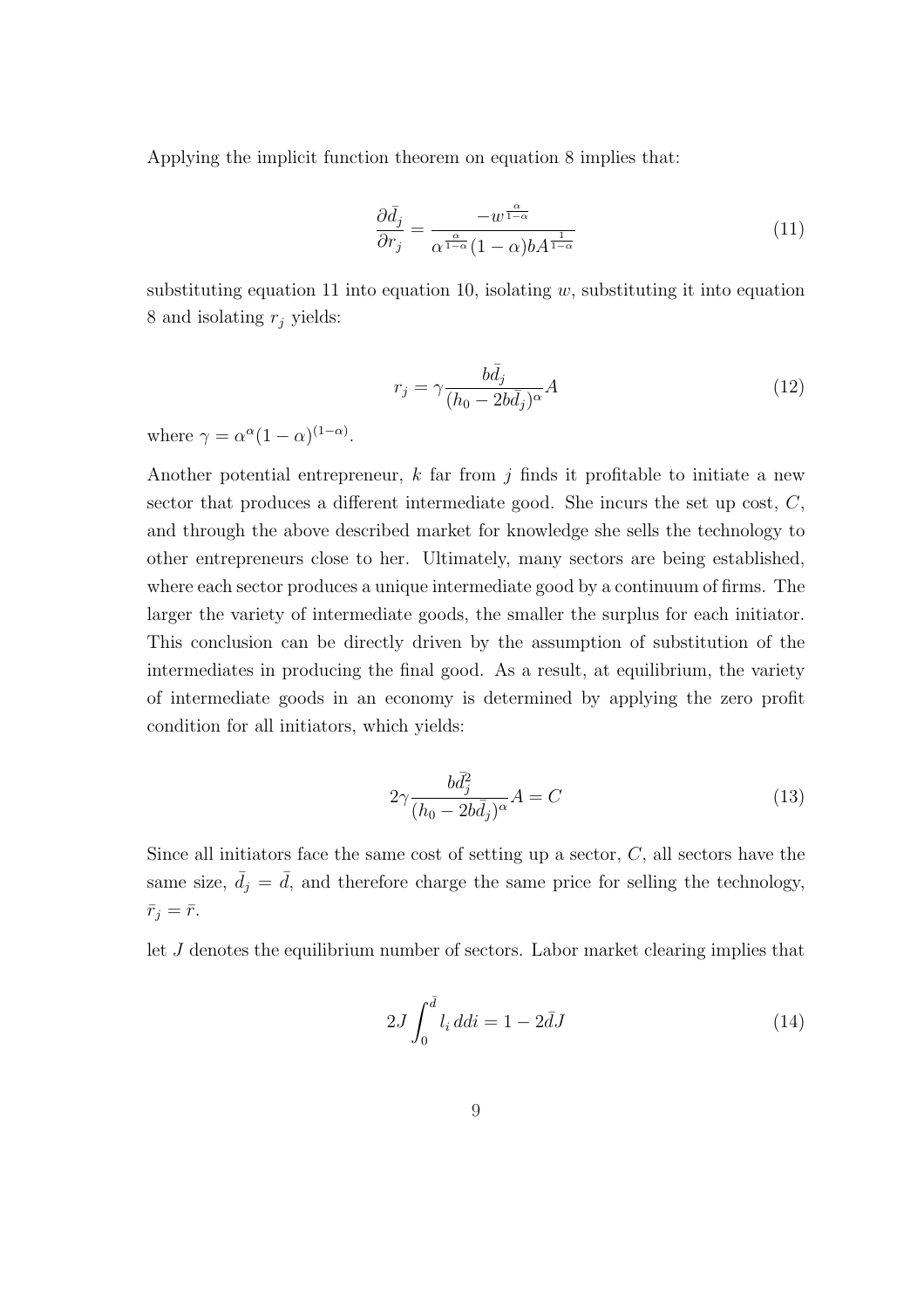The term  $2dJ$  represents the size of entrepreneurs out of the normalized population. Therefore, the left hand side of 14 represents the demand for labor and the right hand side of 14 represents the supply for labor.

Substituting equations 10, 11 and 12 into 14, isolating  $J$  yields:

$$
J = \frac{1}{\left(\frac{\alpha}{1-\alpha} \frac{2h_0 - b\overline{d}}{h_0 - 2b\overline{d}} + 2\right) \overline{d}}
$$
(15)

## 4 Comparative Statics

This section examines how economies vary in their structure. More specifically, it analyzes how differences in productivity across countries explain differences in the number and size of sectors.

How the size of sectors varies across countries? This can be learned by differentiating  $\overline{d}$  with respect to productivity, which is country specific. Applying the implicit function theorem on 13 yields:

$$
\frac{\partial \bar{d}}{\partial A} = -\frac{\bar{d}}{2A\left(1 + \frac{\alpha b \bar{d}}{h_0 - 2b \bar{d}}\right)} < 0 \tag{16}
$$

and differentiating the equilibrium number of sectors with respect to the equilibrium size of each sector yields:

$$
\frac{\partial J}{\partial \bar{d}} = -\frac{\left(\frac{\alpha}{1-\alpha} \frac{2h_0 - b\bar{d}}{h_0 - 2b\bar{d}}\right) + \left(\frac{\alpha}{1-\alpha} \frac{3bh_0\bar{d}}{(h_0 - 2b\bar{d})^2}\right)}{\left(\frac{\alpha}{1-\alpha} \frac{2h_0 - b\bar{d}}{h_0 - 2b\bar{d}}\right)^2 \bar{d}^2} < 0
$$
\n(17)

Thus, equations 16 and 17 show that the more developed the country is, the higher the variety of sectors and the smaller the size of each sector.

Let  $E = 2dJ$ . This reflects the equilibrium continuum of entrepreneurs in the economy. Differentiating this continuum with respect to  $\bar{d}$  yields: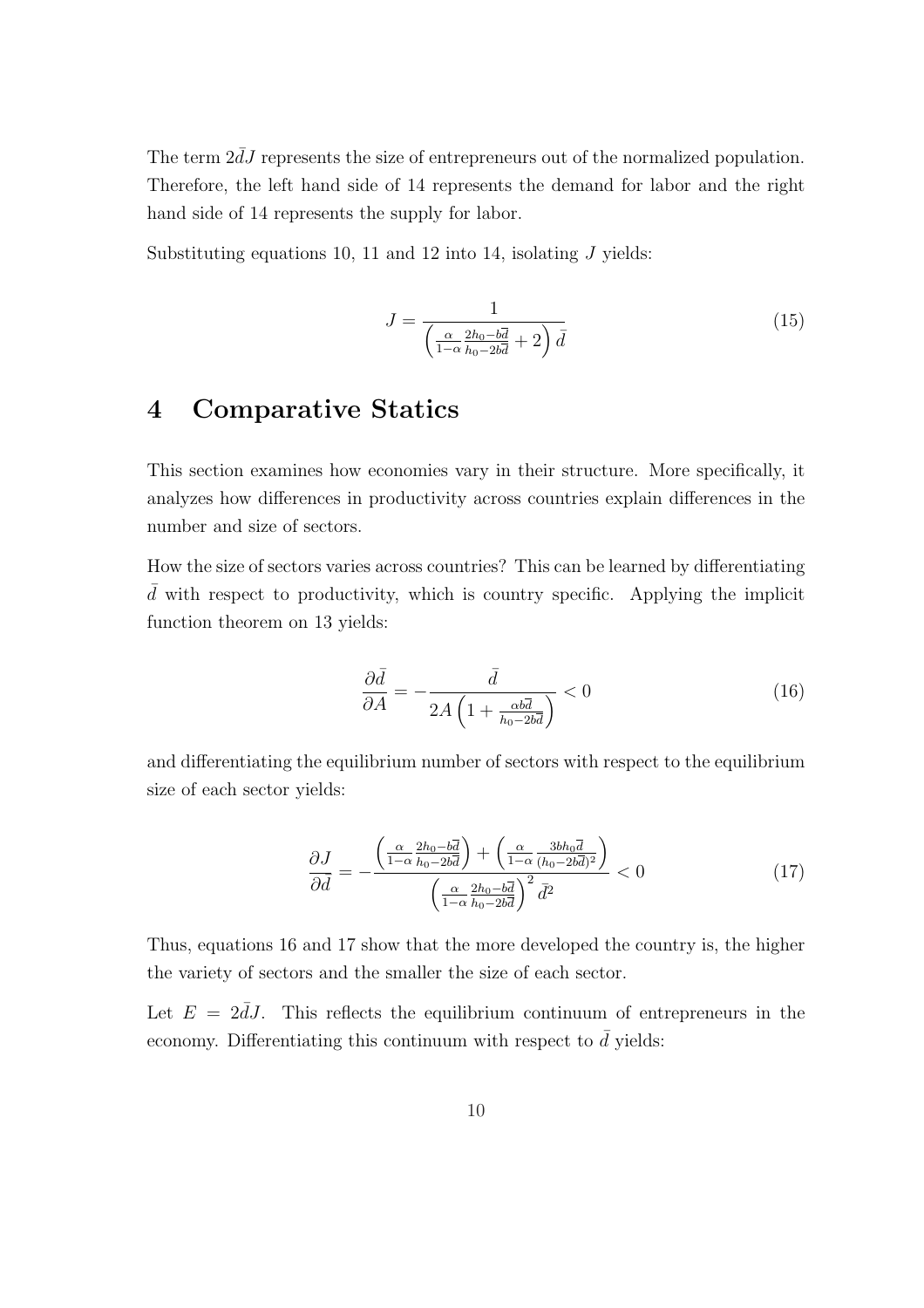$$
\frac{\partial E}{\partial \bar{d}} = -2 \frac{\alpha}{1 - \alpha} \frac{\frac{3bh_0}{(h_0 - 2b\bar{d})^2}}{\left(\frac{\alpha}{1 - \alpha} \frac{2h_0 - b\bar{d}}{h_0 - 2b\bar{d}} + 2\right)^2} < 0
$$
\n(18)

Thus, higher basic productivity increases the share of entrepreneurs out of the population. Since in this model talents play a role only through entrepreneurship activities, it turns out that in more developed countries population talents are better utilized, albeit the same ex-ante distribution of talents in all countries. Notice that although the continuum of entrepreneurs is larger in more developed countries, the size of each sector is smaller. As a result, the average matching between entrepreneurs' talents and job requirements is higher. put it differently, differences in basic productivity across countries are amplified through talents utilization. This talents utilization takes two forms: first, more people use their talents, and second, talents are being used more efficiently.

## 5 Concluding Remarks

This paper addresses that "talents utilization", a new dimension of quality of human capital, helps to better understand the source of international differences in per capita output. It argues then that the level of human capital is not accurately measured even after controlling for quantity and quality of education since part of the human capital, a country has, depends on an unobserved part, which is the extent to which talents are utilized. Then it is shown that the magnitude of this unobserved part is positively related to basic productivity.

To avoid these measurement problems the paper proposes one empirical strategy for estimating the extent to which entrepreneurs' human capital are utilized. This strategy is summarized by examining differences in earnings across entrepreneurs with identical measured skill. these differences can be attributed to the extent to which talents are utilized.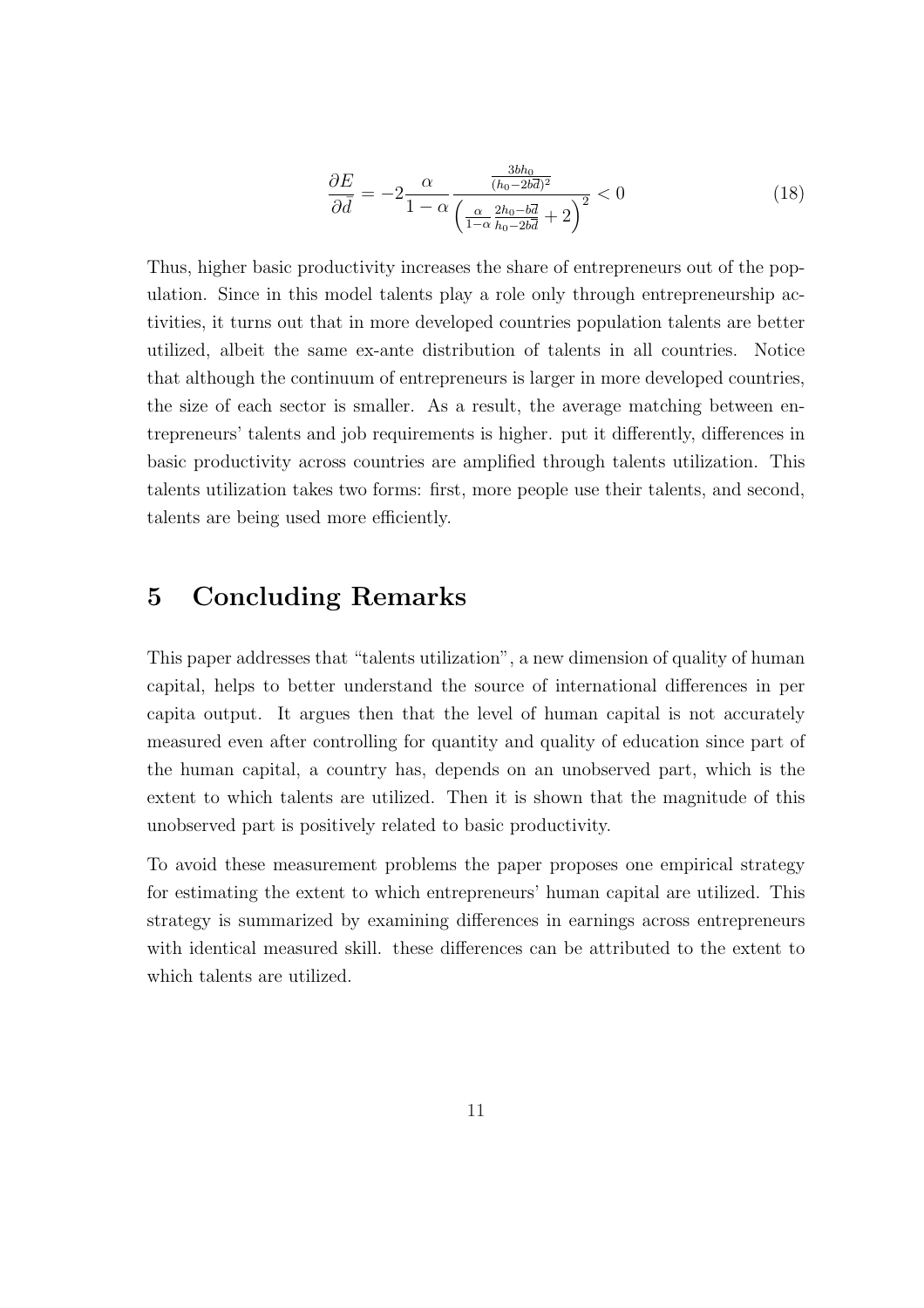## References

- Abramovitz, Moses, "Resources and Output Trends in the United States since 1870," American Economic Review, 1956, 46, 5–23.
- Acemoglu, Daron and Fabrizio Zilibotti, "Productivity Differences," Quarterly Journal of Economics, May 2001, 116 (2), 563–606.
- Basu, Susanto and David N. Weil, "Appropriate Technology and Growth," Quarterly Journal of Economics, November 1998, 113 (4), 1025–1054.
- Bils, Mark and Peter J. Klenow, "Does Schooling Cause Growth?," American Economic Review, December 2000, 90 (5), 1160–1183.
- Caselli, Francesco, "Accounting for Cross-Country Income Differences," in Philip Aghion and Steven N. Durlauf, eds., Handbook of Economic Growth, Amsterdam: Elsevier, 2005.
- Hall, Robert E. and Charles I. Jones, "Why Do Some Countries Produce So Much More Output Per Worker Than Others?," Quarterly Journal Economy, 1999, 114 (1), 83–116.
- Hendricks, Lutz, "How Important Is Human Capital for Development? Evidence from Immigrant Earnings," American Economic Review, March 2002, 92 (1), 198–219.
- Jeong, Hyeok and Robert M. Townsend, "Sources of TFP Growth: Occupational Choice and Financial Deepening," 2006. unpublished manuscript.
- Jorgenson, Dale W. and Zvi Griliches, "The Explanation of Productivity Change," Review of Economic Studies, 1967, 34, 249–283.
- Klenow, Peter and Andres Rodrigues-Clare, "The Neoclassical Revival in Growth Economics: Has It Gone Too Far?," in Ben S. Bernanke and Julio J. Rotemberg, eds., NBER macroeconomics annual 1997, Cambridge, MA: MIT Press, 1997, pp. 73–103.